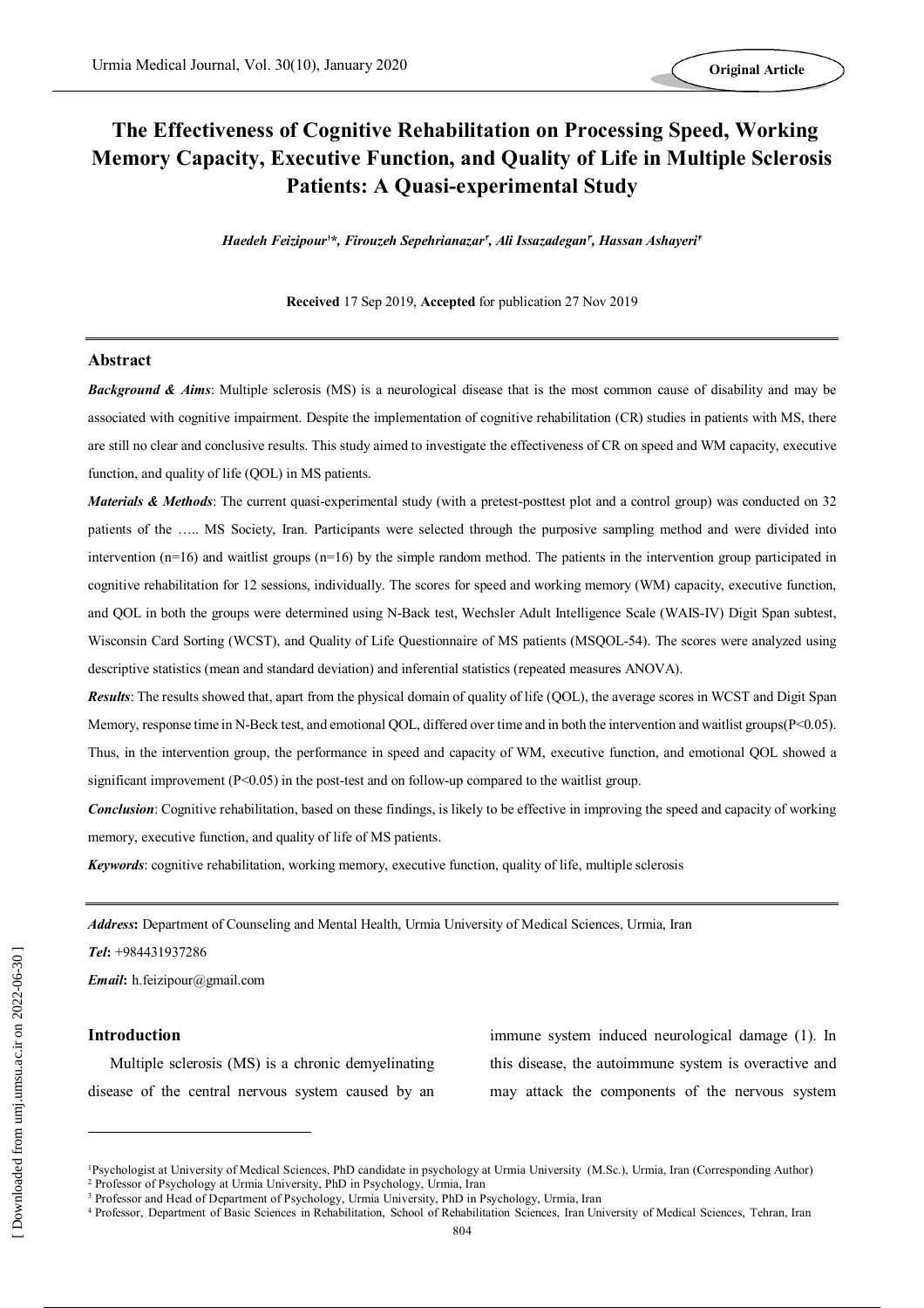considering them as foreign objects (2). Symptoms of MS include myelin pod collapse, alteration of motor function and sensory perception (blindness), lack of physical control (urine and stool), cognitive deficits, and depression (3).

Cognitive performance may be damaged in 44%– 70% of patients with MS (4, 5). The most common disorders include impairment in working memory (WM) , attention, information processing speed, abstract reasoning, and executive function (6, 7). WM is a subjective system responsible for the accumulation and temporary processing of information to perform a series of tasks such as complex cognitive understanding, thinking, calculating, reasoning, and learning (8). Executive dysfunction and reduced speed of information processing have been proposed as the core aspects of many cognitive disorders including MS (9). Executive functions include mental abilities such as starting function (starting any activity quickly and easily), inhibition (thinking before acting and emotional inhibition), planning, organizing, self-directing, etc. (10). Impairment of cognitive functions covers many aspects of everyday life including the ability to manage family, full participation in the society, the maintenance of employment, and the overall QOL (4, 11). This is especially problematic in young patients who need to learn and remember large volumes of information. The cognitive deficits even disrupt the person's social and family relations, leading to reduced confidence and increased feelings of anger in patients (3).

The results of the recent studies demonstrate a significant and inverse relationship between the severity of cognitive impairment in MS patients and their QOL (12).

The treatments of cognitive disorders are generally conducted by pharmacological and nonpharmacological methods. Evidence confirming the efficacy of medicines, particularly because of the negative side effects on the recurrence of attacks and the mood of the patients, is very limited (13). There is supportive evidence on the effectiveness of the medication, especially regarding the few negative side effects of drugs on cognitive impairment in patients with MS(14). The results of a recent study showed that cognitive function did not improve after the initiation of natalizumab treatment (a humanized monoclonal antibody) over one year (15). CR is one of the nonpharmacological interventions aimed at stability, control, and reduction of cognitive deficits in the patients (16). Several studies showed the effectiveness of CR in improving the cognitive functions and the QOL of MS patients (17, 18).

Covey and Shucard (2018) showed that CR can improve the WM, processing speed, selective attention, and abstract reasoning in patients with MS (6). The recent integrative, group-based, CR studies in 2018 (19, 20) and individual-based CR studies indicated the effectiveness of CR in improving cognitive functions, processing speed, memory, and attention as well as the successful accomplishment of daily life activities (21, 22). However, recent reviews of the literature regarding the efficacy of CR in patients with MS emphasized the failure to verify the effectiveness of CR due to the small number of unacceptable and preliminary scientific studies conducted in this field (23-27). Sumowski et al. (2018) concluded that the present evidence is inadequate and it is difficult to draw any conclusions (23).

In principle there is a gap between the theory and the current knowledge about the effectiveness of nonpharmacological interventions. Also, because of the rising prevalence of the MS in Iran, this study aimed to investigate the effectiveness of CR in improving the processing speed and capacity of brain, executive functions, and also the QOL of patients with MS.

The results of the current randomized controlled study have practical and theoretical implications and can open the door to later descriptive and intervention studies about the decline in cognitive damage of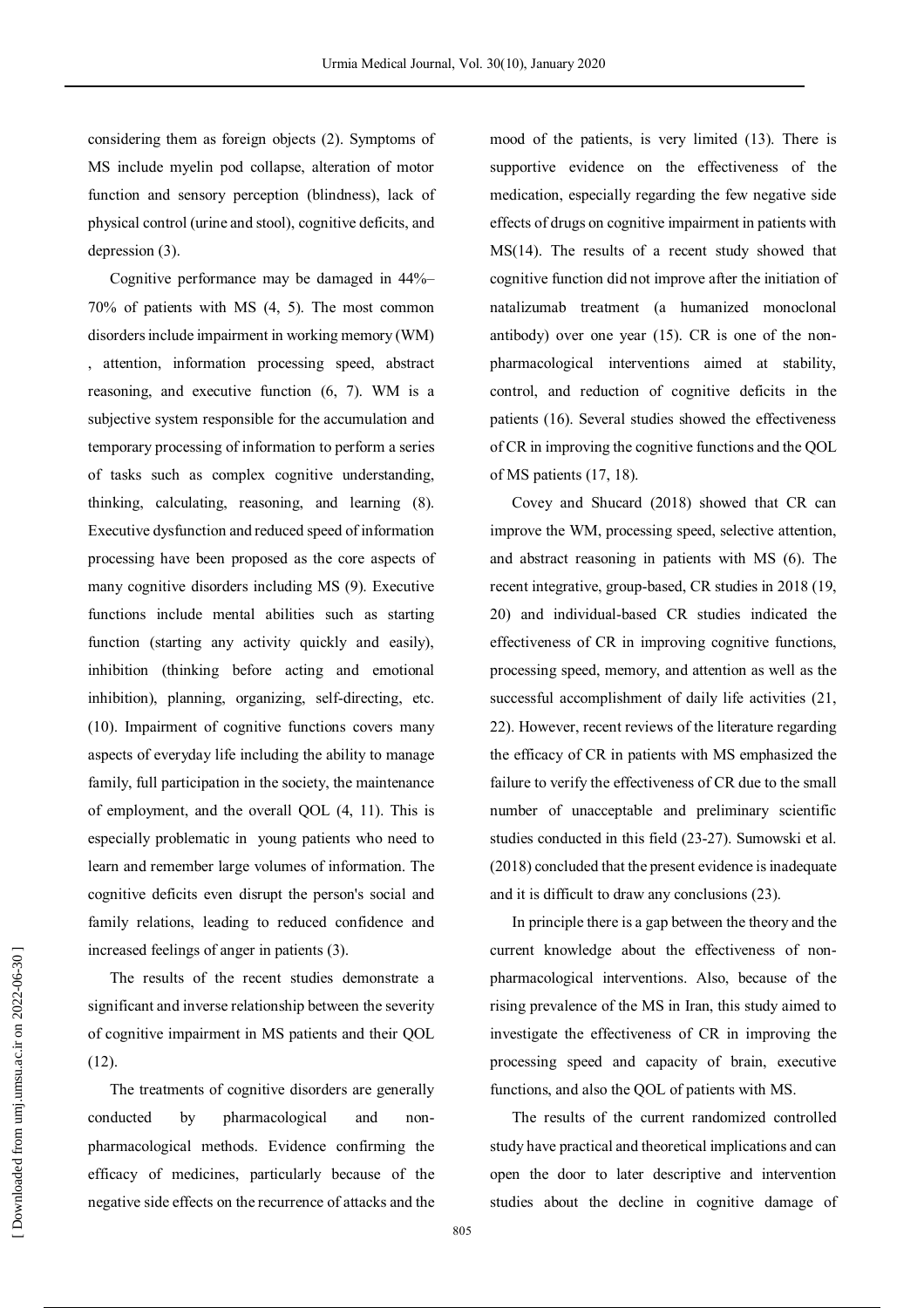patients. Wellbeing and QOL of these patients can be enhanced through an applied occupational level and provided appropriate rehabilitation cognitive programs, and at a theoretical level, the richness of cognition theory and various aspects of QOL can be added, and even a new chapter in the field of cognitive deficits and other diseases associated with cognitive impairments can be opened.

## **Patients and Methods:**

The study protocol was approved by the Ethics Committee of the same University (code: Ir…….rec.1396.191).

## **Patients:**

All the patients who were referred to the ….. MS Society of Iran from October 2016 to March 2017 and were diagnosed with relapsing-remitting MS based on the medical records were included in the study. The following inclusion and exclusion criteria were considered.

### **Inclusion criteria were as follows:**

- Diagnosis of MS, relapsing-remitting for at least 6 months, by an expert neurologist,
- Age between 18 to 45 years for both sexes,
- Literate and able to read and write,
- Lack of impairment in the use of the dominant hand,
- Expanded disability status scale (EDSS)  $\leq$  5.5,
- $\bullet$  Beck Depression Inventory score (BDI)  $\leq$  21,
- No consumption of alcohol, narcotics, and psychotropic drugs during at least the last 3 months
- The absence of psychotic illness and symptoms of forgetfulness in daily affairs, and
- Willingness to provide informed consent to participate in the study (in accordance with the code of ethics in research<sup>5</sup>).

### **The exclusion criteria included:**

- Relapse of symptoms,
- Failure during the study, and
- Unwillingness to participate in the study

### **Sampling Method:**

The sampling method was objective-based and the sample size was set to 32 subjects considering dropouts ratio; the subjects were randomly divided into two groups of intervention ( $n = 16$ ) and control ( $n = 16$ ). One participant from each group (female) was removed during the research due to medical reasons and failure to meet the inclusion criteria, and the sample size became 30.

## **Method**

The present study was a quasi-experimental research with a pretest-posttest plot and follow-up phase with a control group. CR was an independent variable of the study which was provided to the intervention group whereas the control group did not receive any cognitive intervention. The dependent variables of the study were speed and capacity of working memory, executive function, and QOL of patients with MS before and after the implementation of the independent variable and after a 3-month of follow-up. Both groups were evaluated and the changes were analyzed.

### **Study protocol:**

 $\overline{a}$ 

 [<sup>\[</sup> Downloaded from umj.umsu.ac.ir on 202](http://umj.umsu.ac.ir/article-1-4688-fa.html)2-06-30 ] Downloaded from umj.umsu.ac.ir on 2022-06-30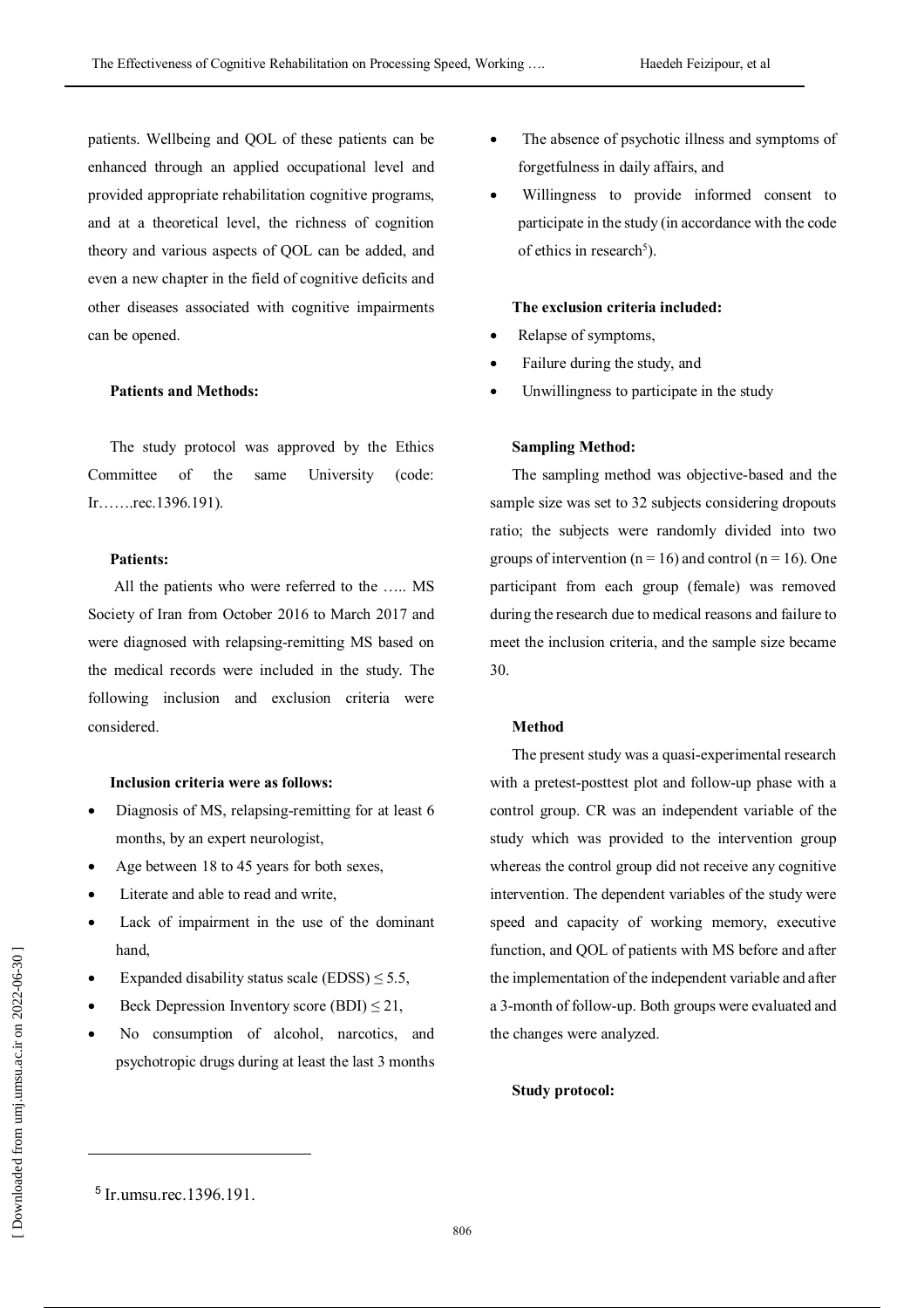| Sessions                         | Objectives and Content                                                                                                                                                                                                                                                                                                                                                                                                                                                                                                                                                                                                                                                                                                                                              |
|----------------------------------|---------------------------------------------------------------------------------------------------------------------------------------------------------------------------------------------------------------------------------------------------------------------------------------------------------------------------------------------------------------------------------------------------------------------------------------------------------------------------------------------------------------------------------------------------------------------------------------------------------------------------------------------------------------------------------------------------------------------------------------------------------------------|
| Time 1<br>(Pretest)              | Introducing the research to the subjects, explaining the objectives and stages of research, agreement with the<br>subject and gathering demographic information.<br>Pretest: Performance of neuropsychological tests (N-Back, WAIS Digit Span subtest, and Wisconsin test) by<br>the subjects and providing them a QOL questionnaire as pencil-paper (if patients' questions have been read<br>without any manipulation by the researcher).                                                                                                                                                                                                                                                                                                                         |
| Sixteen intervention<br>sessions | Individual interventions in the intervention group through Attentive Rehabilitation of Attention and Memory<br>(ARAM) program during 12 sessions of 60 minutes, three times a week (documented through photography,<br>video recording, and also registered self-reports of patients). It is designed based on the Sohlberg and Mateer<br>componential model of attention and involves sustained, selective, alternating and divided attention as well as<br>the Baddeley working memory model. The timing of interventions was based on the protocol and workshop<br>of Dr. Vahid Nejati (conducted by the Neuroscience Research Center of the Shahid Beheshti University of<br>Medical Sciences) and can be repeated until the patient reaches the desired level. |
| Time 2<br>(Posttest)             | Posttest: Replay the neuropsychological tests on the subjects in the intervention group (posttest was carried<br>out in control group simultaneously).<br>- Obtaining feedback from the intervention group for the CR exercises carried out. Some patients wrote their<br>comments about the phase.                                                                                                                                                                                                                                                                                                                                                                                                                                                                 |
| Time 3 (Follow-up)               | Follow-up: The implementation of the third stage of evaluation 12 weeks after rehabilitation.                                                                                                                                                                                                                                                                                                                                                                                                                                                                                                                                                                                                                                                                       |
| Data analysis                    | The results of the assessment tests of the two groups in three steps, pretest, posttest, and after three months<br>follow up, were analyzed using repeated measures analysis of variance. Measurement error was determined at<br>a rate of $0.05$ .                                                                                                                                                                                                                                                                                                                                                                                                                                                                                                                 |

#### **Table 1.** The Overall Content of Treatment Sessions

### **Measuring tools**:

## **Wechsler Adult Intelligence Scale (WAIS) Digit Span subtest:**

To evaluate the function of WM, we used the Digit Span Subtest. The participants must remember auditory number information that a tester reads. At first, the information should be carefully received in the subscales which require attention and encoding. Those who are easily distracted have a problem at this stage. Second, participants must remember the information and recollect the correct sequence and express it. Those who cannot possibly receive information correctly have difficulty at this stage because they cannot recall (memory) adequately. Figures which are displayed

upside down are a much more difficult assignment and quite sensitive to brain damage. Test-retest reliability coefficients of 83% have been reported for these subscales (28).

### **N-back Test:**

N-back test is a valid instrument for measuring the processing speed of memory (29), especially in patients with MS (30) and is one of the most widely used noncultural tools. The test suite consists of hundreds of serial inline images that appear on the screen, and the person must respond with varying load conditions on the active memory. At low load conditions, for each stimulus, the target key should be pressed in case of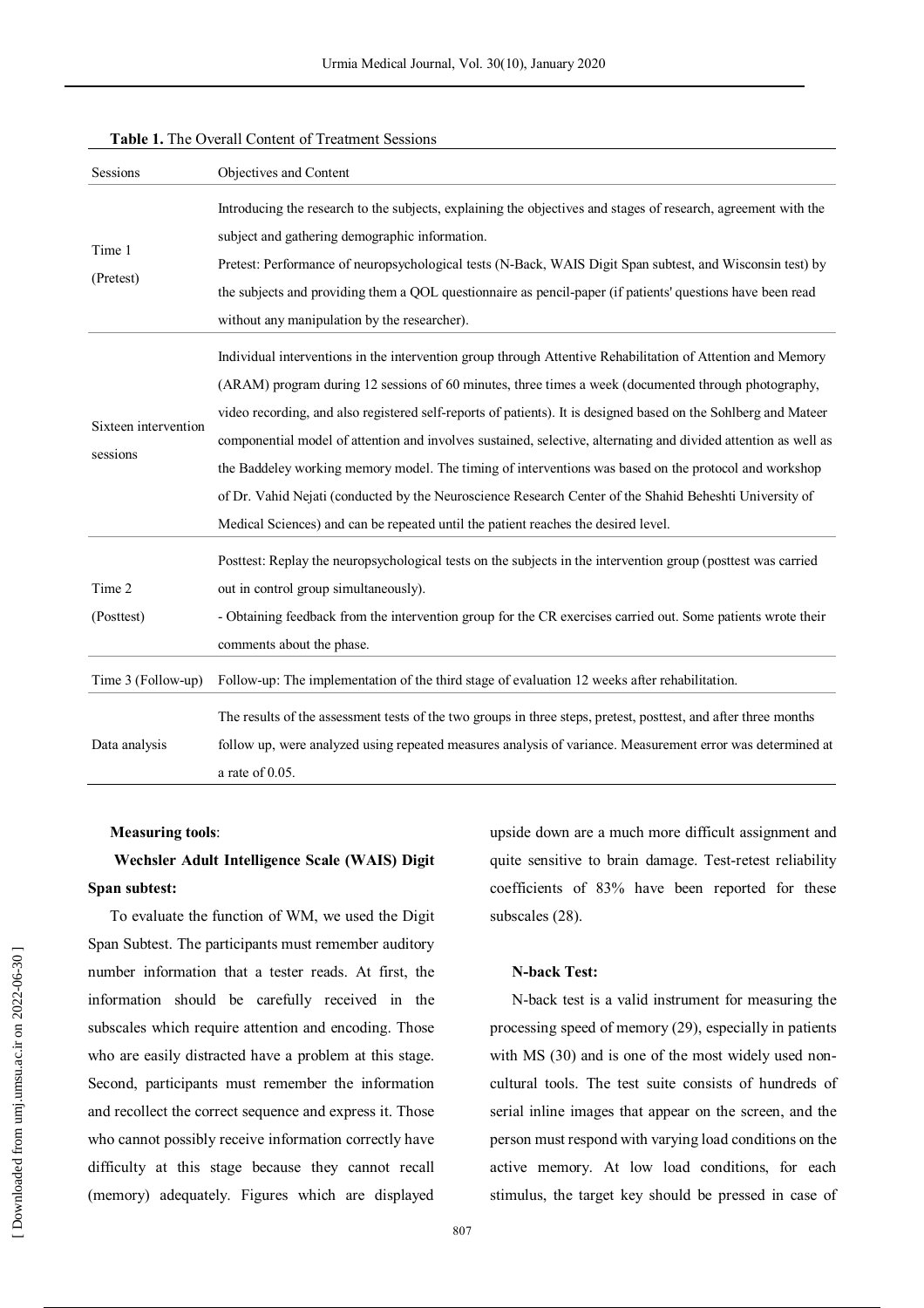similarity of the stimulus with the previous stimulus. At high load conditions, one must compare each stimulus with the two previous stimuli and press the corresponding key in case of similarity (31). This task

requires constant monitoring and updating of information in the WM, which is used in validation studies to measure the speed of information processing (29, 30).



### **Image 1.** The N-back Test

## **Wisconsin Card Sorting Test (WCST) :**

In this study, executive function was assessed by the WCST. It is a computerized card sorting test that is widely used to assess executive functions. Imaging of the brain shows the connections between the frontal activities and the WCST test. The reported reliability of the cognitive impairment test was more than 86%, and its reliability in the Iranian samples on retest was 85% (32). Shahgholian et al. (2014) analyzed the produced psychometric indices and demonstrated its desirable reliability in Iranian subjects (33).

### **Multiple Sclerosis quality of life-54 (MSQOL-54):**

The questionnaire contains 54 two- to seven-choice Likert questions. The scores for QOL is determined by a combination of "physical health" and "mental health." Scores from 0 to 100 and higher indicate better conditions (34). The reliability of the instrument was established with an alpha= 0.821 (35).

## **Attentive Rehabilitation of Attention and Memory (ARAM):**

ARAM is a software application that is a part of Neurocognitive Joyful Attentive Training Intervention as a cognitive rehabilitation intervention. In the ARAM, four joyful computer-based tasks were presented to

participants. These tasks were graded and increased in level of difficulty based on responses. Grading was based on the number of flanker stimuli, the velocity of presented stimuli, the number of goal stimuli, and changing task rule. For example, in one task, a subject should arrange faces in different categories based on a given rule and three properties: emotional expression (sad, angry, and neutral), hair color (green, white, and black), and skin color (yellow, white, and black). Each face had one property from each category, and the subject should assign it to just one category based on the property specified by the given rule. Thus, in each set of tasks, the subject should inhibit two properties and act based on one property designated by the given rule. In other words, the cognitive demand of these tasks is the inhibition of unrelated properties and selectively attending to related one (36).

The program includes a group of tasks hierarchically organized to strengthen the various aspects of attention (selective, stable, transmission, and distribution) and memory.

The basic principles of assignments should include:

1) The hierarchical organization that is more difficult based on user response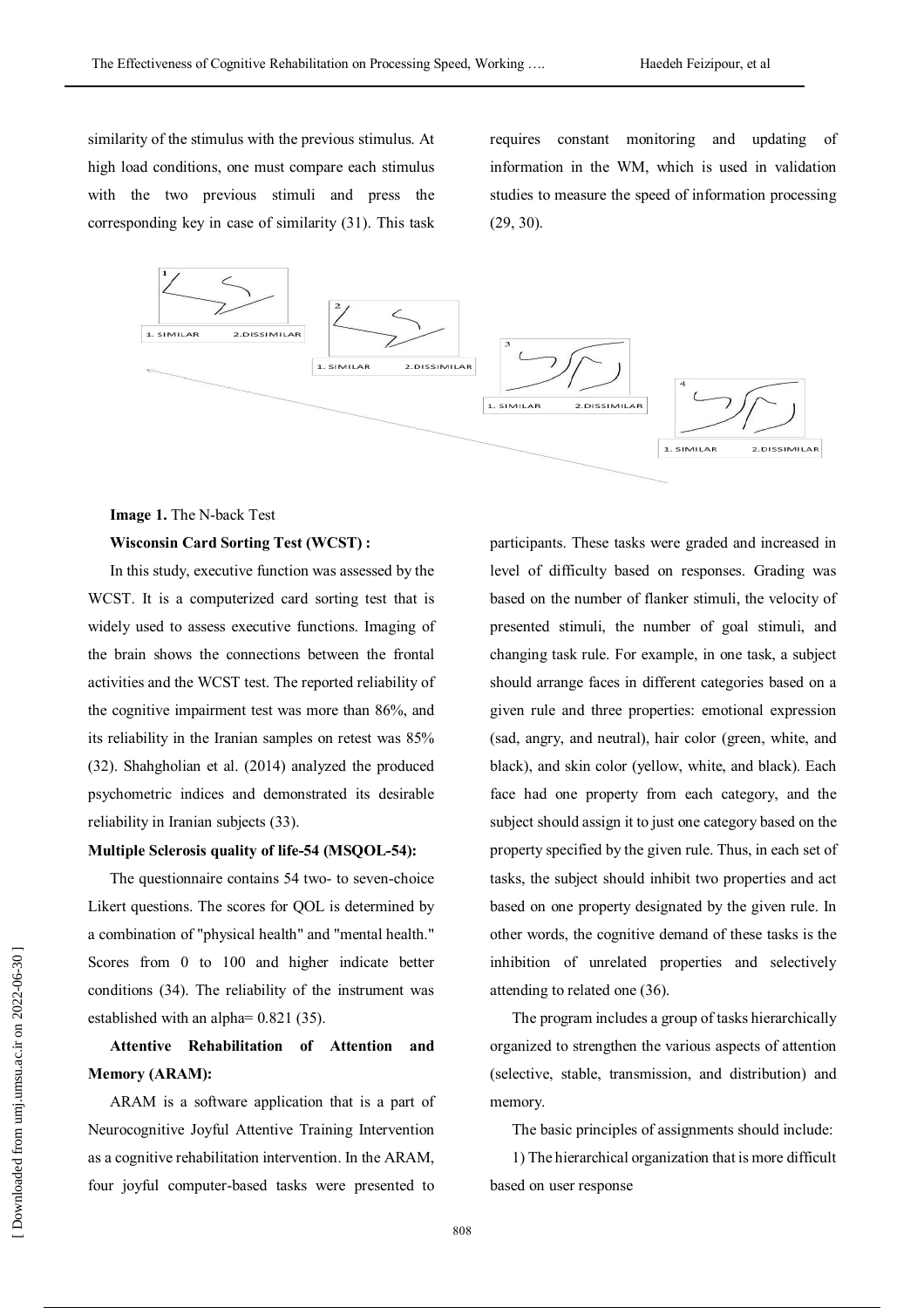(37).

2) Performing the task correctly involving the immediate reward

3) Designed based on various aspects

4) Refreshing and reinforce the patient motivation

5) Repeatable to achieve the patient's desired level

Urmia MS Society, Iran Evaluation of the inclusion criteria by expert neurologists  $(N=36)$ Excluded  $(n = 4)$  3 patients: Lack of family support 1 patient: Addiction Random group assignment (N=32) Intervention group  $N=16$ control group  $N=16$ Pretreatment measurement WAIS, N-Back, WCST, MSQOL-54 Allocation Individual-based cognitive rehabilitation (n=16) Clinical and neuropsychological assessment (after 12 sessions) Control group (n=16) Clinical and neuropsychological assessment (after 12 sessions) Follow-up Lost to follow-up  $(n = 1)$ Clinical and neuropsychological assessments  $(n = 15$ , after 12 weeks) Lost to follow-up  $(n = 1)$ Clinical and neuropsychological assessments  $(n = 15$ , after 12 weeks) Analysis Analyzed  $(n = 15)$ Excluded from analysis  $(n = 0)$ Analyzed  $(n = 15)$ Excluded from analysis (*n* = 0)

**Figure 1**. CONSORT flowchart of the study population

**Statistical analysis:** All statistical analyses were performed with SPSS version 23 software, and P values <.05 were considered statistically significant. Repeated measures analysis of variance (GLMRM) was used to compare the two groups at three different times. This

test is flexible, and more conservative statistics can be used with degrees of freedom. Repeated measures analysis of variance is resistant to the normality of the distribution of the data and does not change the test results in the absence of a part of the data. The average

6) Making progress based on the efficiency of the patient and the therapist is required to improve the task

 [\[ Downloaded from umj.umsu.ac.ir on 202](http://umj.umsu.ac.ir/article-1-4688-fa.html)2-06-30 ] Downloaded from umj.umsu.ac.ir on 2022-06-30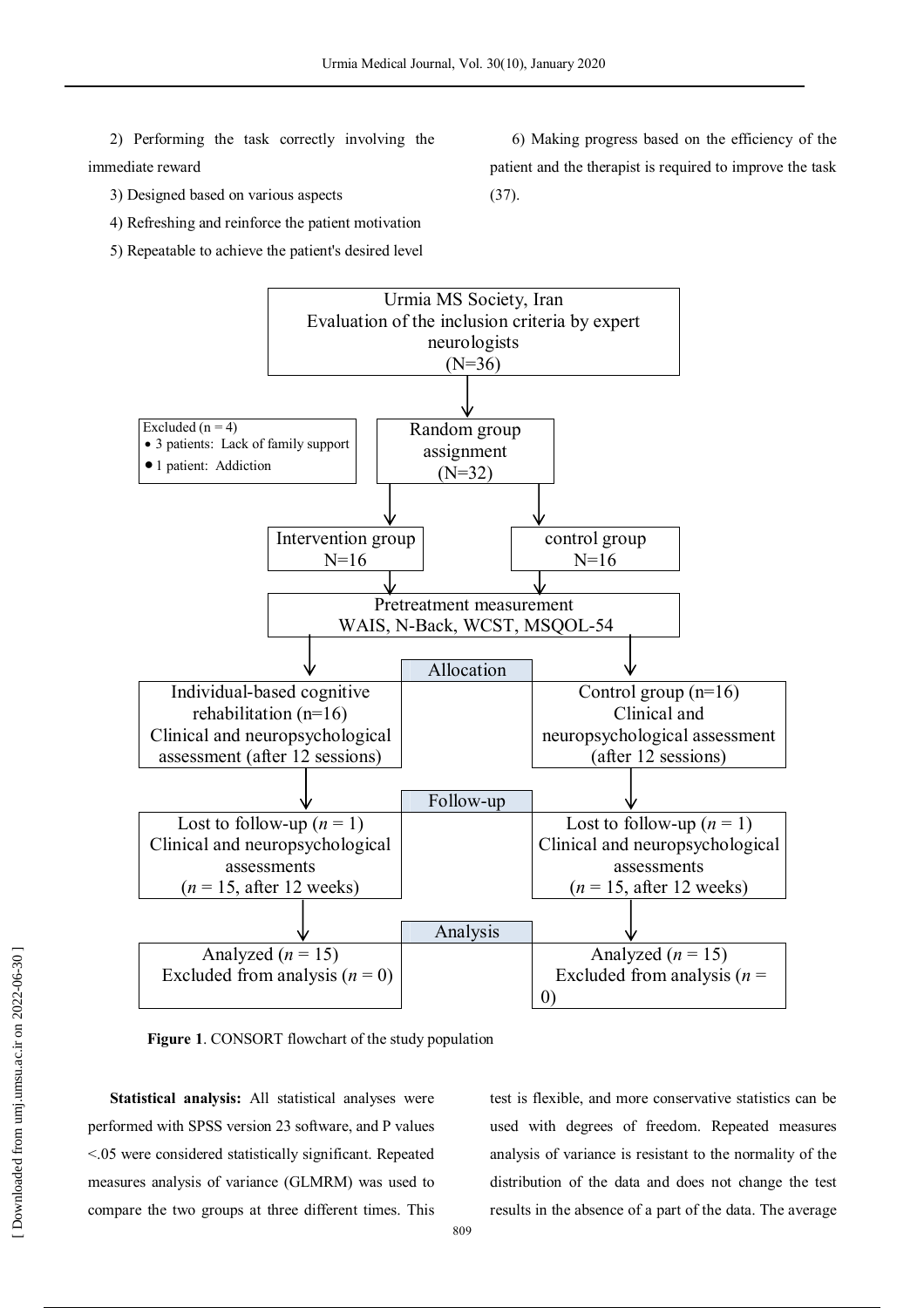pretest in both groups showed no significant difference due to the cloning of both waitlist and intervention groups. Controlling the effect of pretest (as the variety variable) is not recommended because improper control leads to unfair results due to the interaction of the variable. Since the two groups have an equal sample size (both 15), Box's M test can also be avoided. However, Wilks Lambda statistic can be used in the absence of the assumptions mentioned above. Mauchly's Test of Sphericity is the main assumption of repeated measures analysis of variance. The distribution of data at different levels must be normal and so-called spherical. The sphericity concerns the similarity of the relationship between the dependent and independent variables in a repeated measures design. If the significance level of the Mauchly's Test of Sphericity is more than 0.001, the sphericity assumption has been fulfilled; otherwise,

**Table 1.** Descriptive statistics of the variables

three epsilon corrected by adjusting the degree of freedom will be used. The three tests are Greenhouse-Geisser, Huynh-Feldt, and Lower-bound. Usually, the test with epsilon less than 0.75 is used**.**

## **Results**

The intervention group included 8 females (53.33%) and 7 male patients  $(46.66\%)$ ; 9 were unmarried  $(60\%)$ . and 6 (40%) were married, with an average age of 23.84 years. The control group consisted of 7 females (46.66%) and 8 males (53.33%); 11 (73.33%) were unmarried, and 4 (26.66%) were married, with an average age of 22.25 years.

Descriptive statistics of the variables in the three phases, before, after, and on follow-up, in both control and intervention groups are shown in Table 1.

|                                              |                      | Before intervention<br>After intervention |           |                        | Follow-up |                      |           |
|----------------------------------------------|----------------------|-------------------------------------------|-----------|------------------------|-----------|----------------------|-----------|
|                                              |                      | Mean                                      | (Standard | Mean                   | (Standard | Mean                 | (Standard |
|                                              |                      | deviation)                                |           | deviation)             |           | deviation)           |           |
| (WCST)                                       | Control group        | $368.7906 \pm 150.814$                    |           | $364.1345 \pm 115.488$ |           | 327.7378±138.584     |           |
| Overall time                                 | Intervention group   | $290.0931 \pm 254.726$                    |           | 226.7257 ± 172.466     |           | $186.513 \pm 83.346$ |           |
| (WCST)                                       | Control group        | $3.20 \pm 0.941$                          |           | $3.27 \pm 1.100$       |           | $3.33 \pm 0.900$     |           |
| number of categories                         | Intervention group   | $3.47 \pm 0.990$                          |           | $4.33 \pm 0.816$       |           | $4.27 \pm 0.961$     |           |
| (WCST)                                       | Control group        | $16.27 \pm 4.743$                         |           | $14.93 \pm 3.751$      |           | $13.67 \pm 5.665$    |           |
| Preservation error                           | Intervention 1 group | $16.33 \pm 8.372$                         |           | $10.33 \pm 5.178$      |           | $8.40 \pm 5.853$     |           |
| (WAIS)                                       | Control group        | $5.13 \pm 1.125$                          |           | $5.20 \pm 1.424$       |           | $5.13 \pm 1.356$     |           |
| Digit span forward                           | Intervention group   | $5.33 \pm 0.724$                          |           | $6.60 \pm 0.986$       |           | $6.47 \pm 1.125$     |           |
| (WAIS)                                       | Control group        | $3.93 \pm 1.100$                          |           | $4.00 \pm 1.195$       |           | $4.00 \pm 1.134$     |           |
| Digit span backward                          | Intervention group   | $4.20 \pm 0.775$                          |           | $5.53 \pm 1.187$       |           | $5.20 \pm 1.373$     |           |
| $(N-Back)$                                   | Control group        | $224.81 \pm 82.24$                        |           | $211.34 \pm 63.67$     |           | $204.31 \pm 77.28$   |           |
| Processing speed                             | Intervention group   | $173.23 \pm 78.81$                        |           | $143.66 \pm 62.01$     |           | $124.13 \pm 39.11$   |           |
| $(MSQOL-54)$                                 | Control group        | $48.36 \pm 9.877$                         |           | $48.10 \pm 10.715$     |           | $47.13 \pm 10.517$   |           |
| Combined physical health                     | Intervention group   | $49.12 \pm 7.368$                         |           | $51.83 \pm 9.454$      |           | $52.37 \pm 9.763$    |           |
| $(MSQOL-54)$                                 | Control group        | $54.03 \pm 12.222$                        |           | $53.16 \pm 12.573$     |           | $54.74 \pm 12.172$   |           |
| Combined mental health<br>Intervention group |                      | $56.86 \pm 9.068$                         |           | $65.53 \pm 10.712$     |           | $68.33 \pm 11.537$   |           |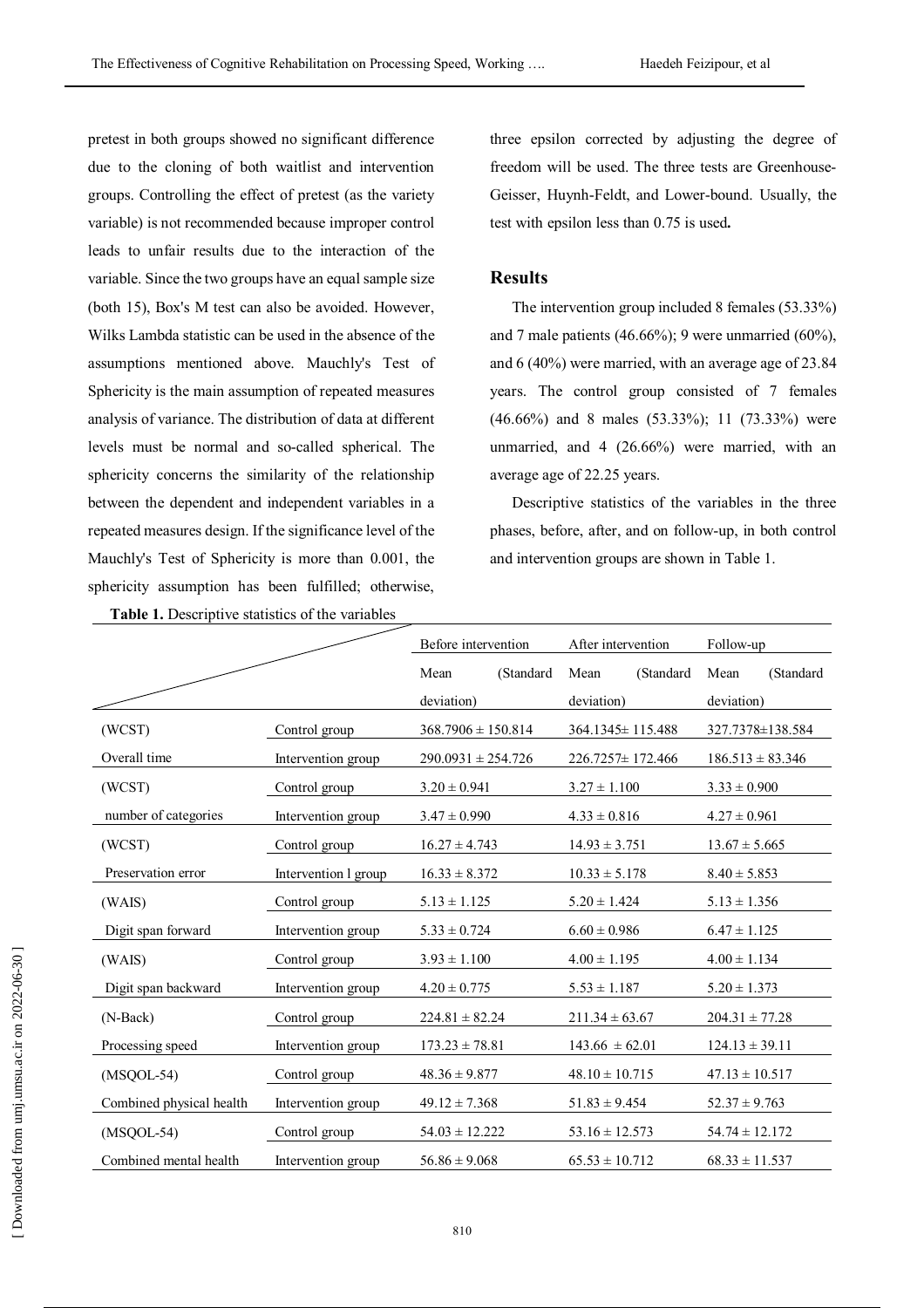The current study findings showed that the changes differed between the two groups during the three phases in digit forward Wechsler memory test (WMT) mean scores for working memory capacity (df=2, F=9.015, P=0.000,  $\alpha$ =0.05). Also, the differences were reported for both groups and over time in digit forward  $(df=1$ , F=6.968, P=0.013,  $\alpha$ =0.05). The changes between the two groups and over time were also reported differently for reverse memory. The mean scores of the variables in digit backward (WMT) for the control group during the three phases (df=2, F=13.885, P=0.000,  $\alpha$ =0.05) and for the intervention group were significantly different (df=1, F=6.753, P=0.015,  $\alpha$ =0.05). Based on the average scores for the speed of information processing in the control (df=1.367, F=5.137, P=0.020,  $\alpha$ =0.05) and intervention groups (df=1, F=10.672, P=0.003, α=0.05), the two variables showed significant differences for processing speed in N-back test over time and between the groups.

Wisconsin card sorting test mean scores for executive functioning for the whole time showed significant differences in both groups in the post-test  $(df=28, t=.2.564, P=0.016)$  and follow-up  $(df=28, t=.$ 3.382, P=0.002,  $\alpha$ =0.05), and the differences were significant over time and no significant differences were reported between after phase and follow-up in

experimental group. The WCST number of categories of both intervention and control groups in the post-test (df= 28, t=3.016, P=0.005,  $\alpha$ =0.05) and follow-up (df=28,  $t=2.746$ ,  $P=0.010$ ,  $\alpha=0.05$ ) showed significant differences; the differences were significant over time and no significant differences were reported between after phase and follow-up in the experimental group**.** The intervention group showed significant changes in preservation error based on the Wisconsin test in three phases of before, after, and follow-up (df=2,  $F=15.963$ , P=0.000  $\alpha$ =0.05).

The changes in pretest, posttest, and follow-up phases were not significant in physical health combination, both in the control and intervention groups (df=2, F=2.203, P=0.120,  $\alpha$ =0.05) (and not between the groups) ( $df=1$ ,  $F=0.020$ ,  $P=0.889$ ). But, due to changes in the control and intervention groups the results showed significant changes in the mental health dimension over time (df=1.332, F=16.420, P=0.000,  $\alpha$ =0.05) and also between the two groups  $(df=1, F=5.780, P=0.023,$  $α=0.05$ ).

Table 2 shows the intergroup and intragroup effects and covariance between the variables. The significance level of Mauchly's Test with sphericity assumption or no assumption shows the Greenhouse-Geisser correction for the different changes.

|                      | Effect |                | Degree of      |             | $\boldsymbol{F}$ | Sig level | Test square |
|----------------------|--------|----------------|----------------|-------------|------------------|-----------|-------------|
|                      |        | Sum of squares | freedom        | Mean Square |                  |           | root        |
| (WCST)               | Time   | 78536.663      | 1.227          | 64027.812   | 5.276            | 0.022     | 0.159       |
| Overall time         | Group  | 319212.918     |                | 319212.918  | 5.023            | 0.033     | 0.152       |
| (WCST)               | Time   | 356.4          | 2              | 2.178       | 4.651            | 0.014     | 0.142       |
| number of categories | Group  | 12.844         | 1              | 12.844      | 7.130            | 0.012     | 0.203       |
| (WCST)               | Time   | 437.422        | $\overline{2}$ | 218.711     | 15.963           | 0.000     | 0.363       |
| Preservation error   | Group  | 240.100        |                | 240.100     | 3.311            | 0.080     | 0.106       |
| (WAIS)               | Time   | 7.756          | 2              | 3.878       | 9.015            | 0.000     | 0.244       |
| Digi spant forward   | Group  | 21.511         |                | 21.511      | 6.968            | 0.013     | 0.199       |
| (WAIS)               | Time   | 8.022          | 2              | 4.011       | 13.885           | 0.000     | 0.331       |

**Table 2.** The effects within and between groups of covariance of the research variables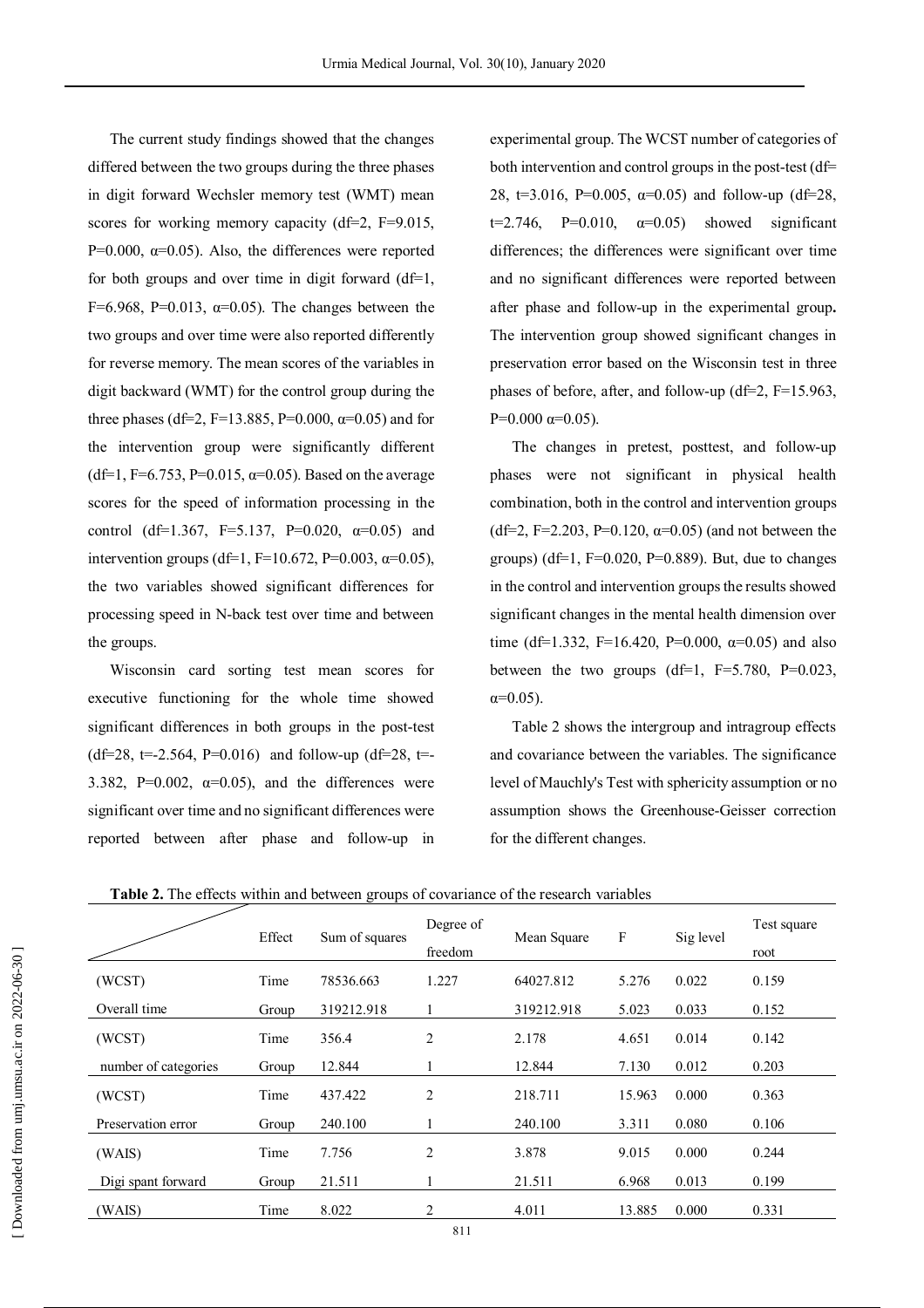| Digit span backward    | Group | 22.500     |       | 22.500     | 6.753  | 0.015 | 0.194 |  |
|------------------------|-------|------------|-------|------------|--------|-------|-------|--|
| $(N-Back)$             | Time  | 19101.838  | 1.367 | 13971.093  | 5.137  | 0.020 | 0.150 |  |
| Processing speed       | Group | 102645.635 |       | 102645.635 | 10.672 | 0.003 | 0.269 |  |
| $(MSQOL-54)$           | Time  | 25585      | 2     | 12.793     | 2.203  | 0.120 | 0.073 |  |
| Combined physical      |       |            |       |            |        |       |       |  |
| health                 | Group | 10.000     |       | 10.000     | 0.020  | 0.889 | 0.001 |  |
| $(MSOOL-54)$           | Time  | 569.824    | 1.332 | 427.748    | 16.420 | 0.000 | 0.370 |  |
| Combined mental health | Group | 2070.241   |       | 2070.241   | 5.780  | 0.023 | 0.171 |  |

Table 3 shows the effect of the intervention on the variables using the average comparison test of two independent and dependent groups.

|                                        |                  | Before    | After     | Follow-<br>up | Before<br>and after | Before<br>and<br>follow-up | After and<br>follow-up |
|----------------------------------------|------------------|-----------|-----------|---------------|---------------------|----------------------------|------------------------|
|                                        | Control          | 368.7906  | 364.1345  | 327.7378      | $P=0.501$           | $P=0.152$                  | $P=0.147$              |
| (WCST)<br>Overall time                 | Intervention     | 290.0931  | 226.7257  | 186.5134      | $P=0.031$           | $P=0.071$                  | $P=0.183$              |
|                                        | Group comparison | $P=0.312$ | $P=0.016$ | $P=0.002$     |                     |                            |                        |
|                                        | Control          | 3.20      | 3.27      | 3.33          | $P=0.806$           | $P=0.499$                  | $P=0.751$              |
| (WCST)                                 | Intervention     | 3.47      | 4.33      | 4.27          | $P=0.004$           | $P=0.034$                  | $P=0.751$              |
| number of categories                   | Group comparison | $P=0.456$ | $P=0.005$ | $P=0.010$     |                     |                            |                        |
|                                        | Control          | 16.27     | 14.93     | 13.67         | $P=0.070$           | $P=0.126$                  | $P=0.349$              |
| (WCST)<br>Preservation error           | Intervention     | 16.33     | 10.33     | 8.40          | $P=0.003$           | $P=0.000$                  | $P=0.021$              |
|                                        | Group comparison | $P=0.979$ | $P=0.009$ | $P=0.018$     |                     |                            |                        |
|                                        | Control          | 5.13      | 5.20      | 5.13          | $P=0.774$           | $P=1.000$                  | $P=0.806$              |
| (WAIS)                                 | Intervention     | 5.33      | 6.60      | 6.47          | $P=0.000$           | $P=0.002$                  | $P=0.582$              |
| Digit span forward                     | Group comparison | $P=0.567$ | $P=0.004$ | $P=0.007$     |                     |                            |                        |
|                                        | Control          | 3.93      | 4.00      | 4.00          | $P=0.670$           | $P=0.582$                  | $P=1.000$              |
| (WAIS)                                 | Intervention     | 4.20      | 5.53      | 5.20          | $P=0.000$           | $P=0.002$                  | $P=0.207$              |
| Digit span backward                    | Group comparison | $P=0.449$ | $P=0.001$ | $P=0.014$     |                     |                            |                        |
|                                        | Control          | 224.81    | 211.34    | 204.31        | $P=0.351$           | $P=0.251$                  | $P=0.453$              |
| (N-Back)<br>Processing speed           | Intervention     | 173.23    | 143.66    | 124.13        | $P=0.186$           | $P=0.015$                  | $P=0.037$              |
|                                        | Group comparison | $P=0.068$ | $P=0.006$ | $P=0.002$     |                     |                            |                        |
| $(MSQOL-54)$                           | Control          | 48.36     | 48.10     | 47.13         | $P=0.722$           | $P=0.043$                  | $P=0.049$              |
| Combined physical                      | Intervention     | 49.12     | 51.83     | 52.37         | $P=0.031$           | $P=0.033$                  | $P=0.424$              |
| health                                 | Group comparison | $P=0.813$ | $P=0.320$ | $P=0.168$     |                     |                            |                        |
| $(MSQOL-54)$<br>Combined mental health | Control          | 54.03     | 53.16     | 54.74         | $P=0.197$           | $P=0.174$                  | $P=0.054$              |
|                                        | Intervention     | 56.86     | 65.53     | 68.33         | $P=0.002$           | $P=0.001$                  | $P=0.010$              |
|                                        | Group comparison | $P=0.478$ | $P=0.007$ | $P=0.004$     |                     |                            |                        |

**Table 3.** Pairwise comparison of two interferences in the research variables

The significance level of the test is shown in Tables 2 and 3. Apart from the physical health composite variable, all variables were significant over time and in both experimental and control groups in terms of average differences.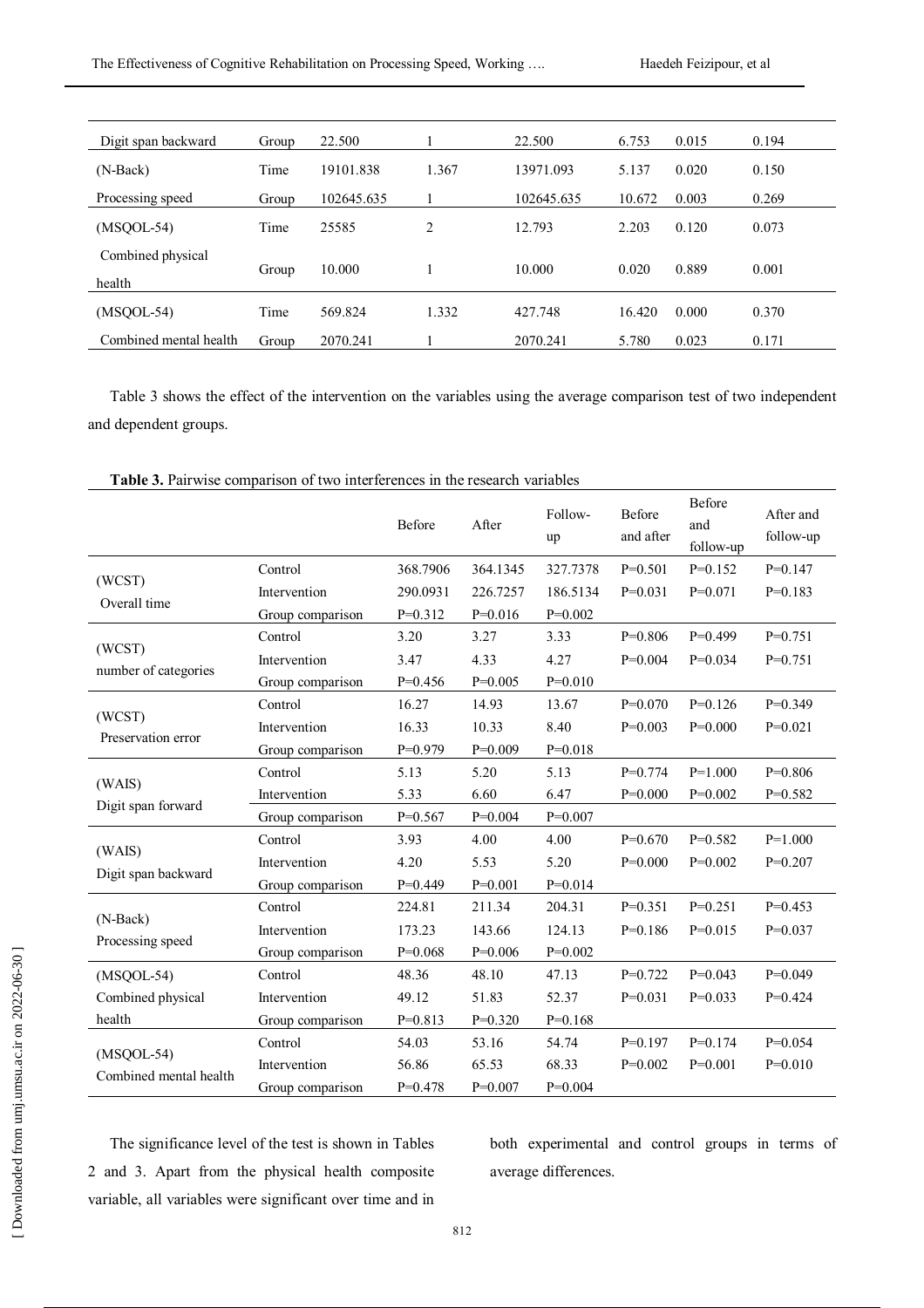(WCST) Overall time

(WCST) number of categories





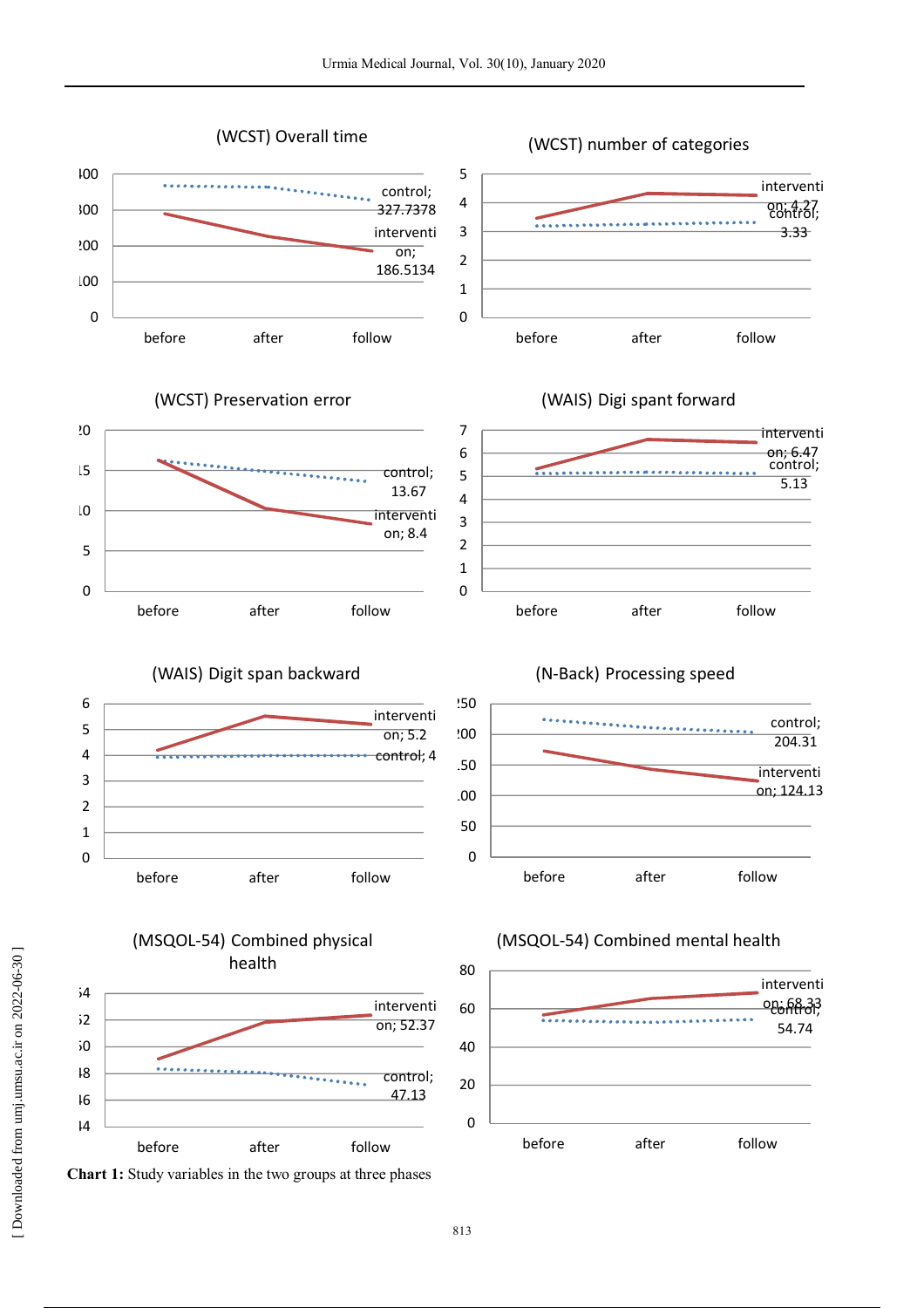## **Discussion and Conclusion**

Chronic diseases such as MS in combination with cognitive disorders, in addition to physical problems, result in psychological, social, occupational, family, and other problems as well. It can negatively affect the patient's daily activities and QOL. The effect of CR was evaluated on patients with MS and cognitive disorders.

Baseline characteristics, measures of cognitive performance and QOL of the study group were previously outlined. There were no significant differences at baseline in demographic characteristics, and cognitive performance functions including speed and the capacity of WM, executive functions, and QOL measures between the groups. Patients were reassessed immediately after training (time 2) and after an additional 12-week period (time 3/follow-up).

Our findings showed improvement in the variables, including speed and the capacity of WM, executive functions, and Combined mental health of patients in the CR intervention group which are in line with the findings of earlier research  $(6, 19-21, 27, 37, 38)$  and counter the findings of some other studies (24-27).

Also, at time 2 and time 3 (follow-up) there were no significant differences in speed and the capacity of WM, executive functions, and QOL outcome measures (Chart 1).

In the review of previous studies, Goverover et al. (2018) reported no consensus in the current literature regarding the efficacy of CR in improving the processing speed and WM and executive functions of patients with MS (39). Also, Das Nair et al. in a Cochrane review (2016) indicated some evidence to support the effectiveness of memory rehabilitation on memory function and QOL. Since the evidence is limited, more studies are needed (24). Conversely, Covey and Shucard (2018) examined the effect of Nback working memory training on cognitive performance and brain function in patients with MS. Participants completed approximately 20 sessions of N-

back training, five days a week, for 25–30 minutes a day, on a home computer using a web browser. The results showed that CR may improve cognitive function (WM, processing speed, complex attention, and reasoning ability) in MS (6). Rilo et al. (2018) showed significant improvements in processing speed, WM, and executive functioning (19).

In addition to memory, executive function showed significant improvement in the patients of the current study receiving CR. Executive function was assessed by the WSCT. In a recent study, Mani et al. investigated the efficacy of group CR on executive function. The CR intervention in their study consisted of eight two-hour sessions of comprehensive group CR over a four-week period (20). However, Hanssen et al., (18) reported improvement in executive function in both CR and control groups, with no significant differences between the groups.

In the current study, cognitive rehabilitation programs were used to investigate the effect of cognitive rehabilitation on cognitive impairment in patients with MS. CR program is designed based on the Sohlberg and. Mateer componential model of attention and involves sustained, selective, alternating, and divided attention as well as the Baddeley working memory model. It is designed from easy to difficult as hierarchical levels and all the important principles such as diversity, overload, feedback, ratings, and other learning principles are considered. ARAM program assignments include colored houses, similar windows, section images, last colors, pairing delay colors, naming titles, etc. It is used in several studies. Regarding, Luria's theory and cognitive neuroscience studies about the flexibility of the brain can be considered in explaining the findings in line. Recent studies using neurological tests as well as brain imaging have shown that by providing new experiences, changes in the growth of brain neurons, especially in the cerebral cortex neuronal connections, are increased, resulting in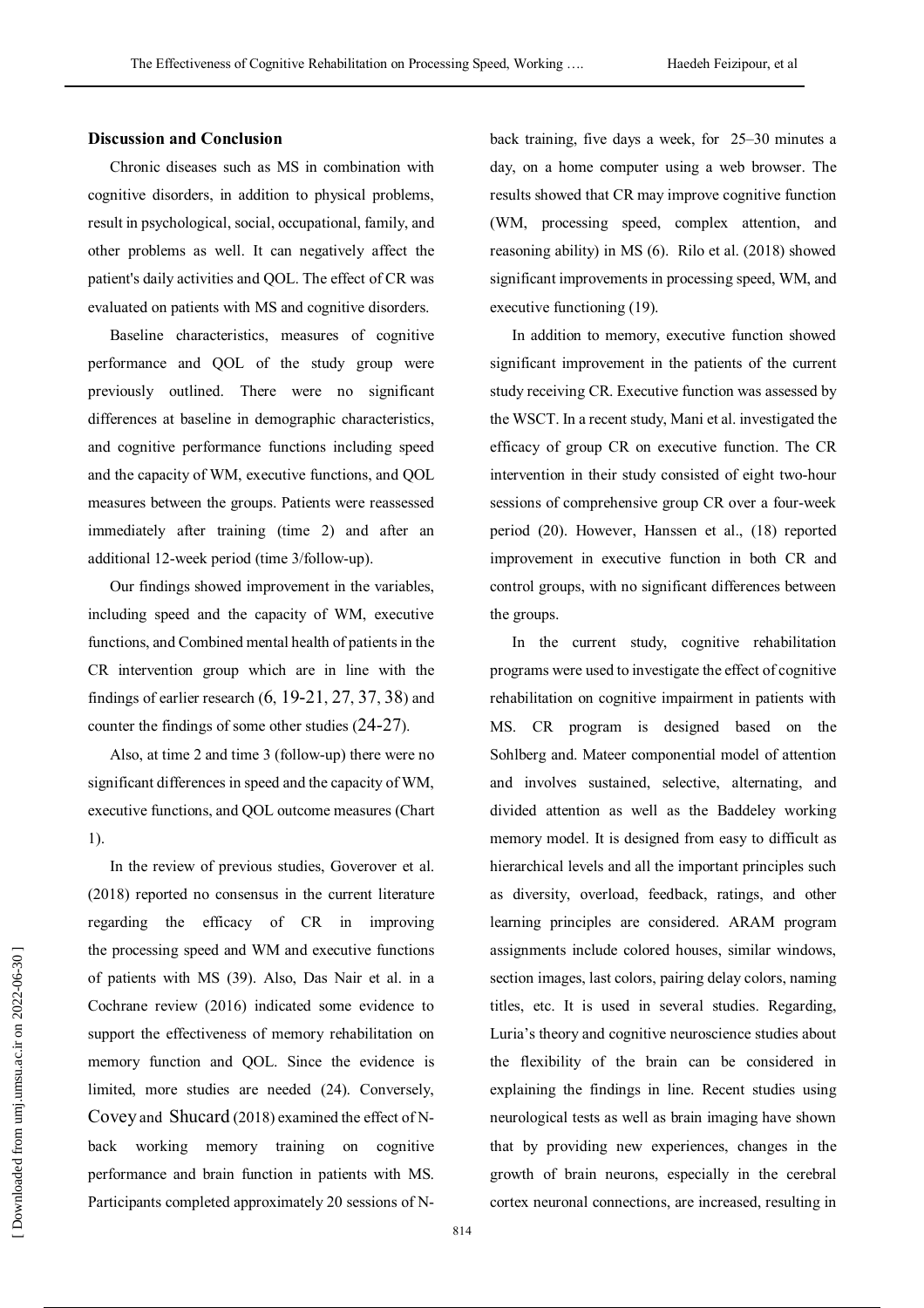improved cognitive function of the individual. Xerri et al. introduced a phenomenon known as pruning, which is effective due to the changes in the environment and the desired function on the strength or weakness of synapses. Neural plasticity can occur in healthy subjects and patients with possible brain damage (40). Rehabilitation causes changes in the activity of the frontal and parietal lobes, core principle as well as changes in the density of dopamine receptors in the neuronal network plasticity involved in memory, to change the memory capacity (41). In our study, cognitive rehabilitation techniques were used by increasing the three stages of memory formation including encoding, storage, and memory and recovery focusing on memory and attention. The improvement in the working memory performance after these exercises can be explained based on a theoretical model of spurious correlation between attention and working memory (42). According to this theory, attention and concentration mechanisms are responsible for processing management and storing data in WM. Undergoing various types of training to improve attention, learning self-attention strategies, and creating positive effects can also affect memory performance.

On the other hand, the existence of a defect in the processing speed in MS is the biggest factor affecting executive functions and the high correlation between WM and executive functions (43) can be used to explain the findings of this study based on the effectiveness of the CR in improving the performance of executive functions. CR leads to changes in the activity of the frontal and parietal lobes, basal ganglia, and the density of dopamine receptors (41).

According to scientific results, it can be stated that the negative effects of cognitive impairment in everyday activities, career, social activities, and QOL of these patients are undeniable. It is clear that the restoration and improvement in executive function and memory increases the possibility of improving the QOL.

The current study showed that the changes the in pretest, post-test, and follow-up phases were not significant  $(P \le 0.05)$  in physical health combination both in the control and intervention groups, but the results showed significant changes ( $P \le 0.05$ ) in psychological health dimension in the intervention group. In agreement with the results of two other studies, (20, 21) it was observed that CR can improve certain domains of the psychosocial aspects of QOL in patients with MS. Chart shows improvements at follow-up  $(P \le 0.05)$ ; however, no significant differences between the control group changes were observed. Also, the study of Fuvesi et al. showed that MS is only effective on the mental aspect of QOL, and depression (44) is the most effective factor in the QOL of these patients. The results of the comparative study by Hindle et al. in 2018 showed the effectiveness of CR in improving memory performance compared with conventional therapy and relaxation on Parkinson's disease (45).

Several factors can explain the counter findings, including the lack of integrity in the selection of the sample group, the measuring tools, and methods as well as the lack of control for confounders including cognitive intelligence or cognitive defects that can be considered as part of the criteria for being included in the study. The physical condition, mental condition, mood, perceived level of social support, domestic violence in the sample group, and even side effects of the associated medication during the study can be considered as the other confounding factors. For example, family conflict and stress are some of the limitations of this study which may have negatively affected the mood of some patients during the study. Also, the communication skills of the clinical therapist may have affected the results. CR is supposed to create new experiences to improve cognitive function after brain damage. Certainly the most important issue is whether the provided training and rehabilitation affect the daily functioning and QOL of these patients or not.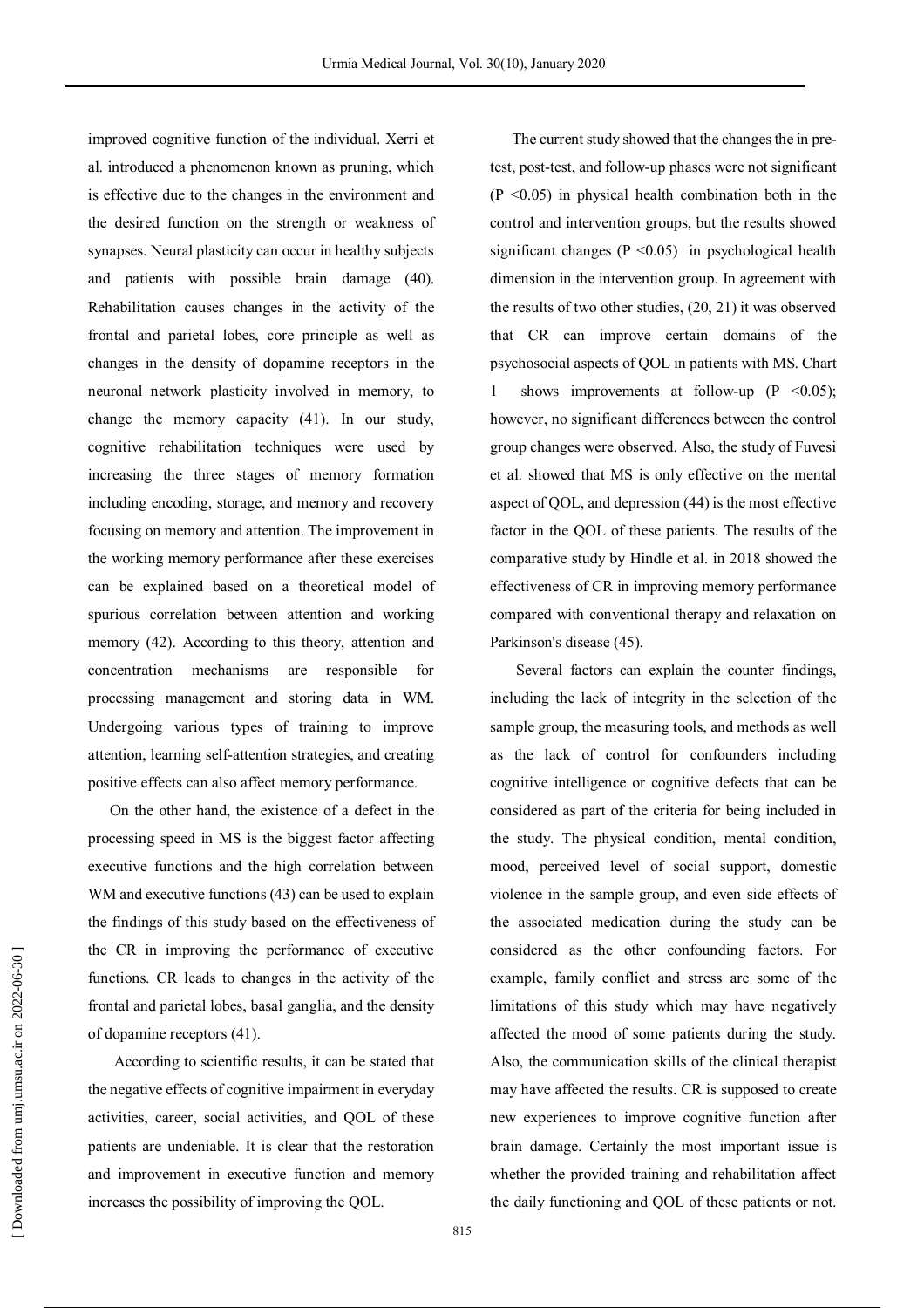Improved cognitive function is often referred to, especially, in connection with the daily activities. Increased confidence and life expectancy in the final interview and self-expression of the intervention group was due to the positive changes they had experienced. The experiences of the patients during the simple and important activities in life had significant changes.

## **Strengths and limitations:**

Overall, the findings of this study indicate the efficacy of CR on memory improvement, executive function, and QOL of MS patients. These findings can be used by therapists and researchers in the field as well. Despite the high motivation of the patients to attend regular sessions of CR, some of them had problems, which form a limitation of this study, including difficulty in walking and balancing, side effects of the medications and chemotherapy, family conflict and, sometimes, lack of adequate social support which lead to irregular attendance to the meetings and the likely results.

Due to inconsistent results and findings of different studies, it is recommended to synchronize the intervention methods, such as the number of

### **References**

- 1. Ferri F. Ferri's Clinical Advisor 2016. 1st ed.: Elsevier; 2016. p. 828.
- 2. Randall T, Schapiro MD. Managing the Symptoms of MS. 6th ed.: Demos Health; 2014. p. 294.
- 3. American Psychiatric Association. Diagnostic and statistical manual of mental disorders (DSM-5®). American Psychiatric Pub; 2013.
- 4. Chiaravalloti ND, DeLuca J. Cognitive impairment in multiple sclerosis. Lancet Neurol 2008;7(12):1139-51.
- 5. Filippi M, Rocca MA, Benedict RH, DeLuca J, Geurts JJ, Rombouts SA, et al. The contribution of MRI in assessing cognitive impairment in multiple sclerosis. Neurology 2010;75(23):2121-8

intervention sessions, using reliable and precise control for confounding variables including cognitive intelligence (IQ), perceived social support, etc., in the future studies to have comparable results. Finally, due to the emphasis on the studies (46, 47), reiterating the need for multidisciplinary cooperation in the detection of cognitive diseases, it is suggested to use interventions based on CR as a combination therapy approach and supportive applications in the therapy by professionals and researchers in the field.

## **Acknowledgments**

This research is based on the doctoral thesis by Haydeh Feizipour in collaboration with the Center for Cognitive Neuroscience of Martyr Beheshti University and the Society for the Protection of MS patients in Urmia city. We express our heartfelt appreciation for the support and sincere cooperation of Dr. Vahid Nejati and Dr. Mohammad Reza Amiri Nikpoor. Also, we express our appreciation for all the respected authorities for their support to the MS Society and all the loved ones involved in the research who suffered a lot on their own terms.

- 6. Covey TJ, Shucard JL, Benedict RH, Weinstock-Guttman B, Shucard DW. Improved cognitive performance and event-related potential changes following working memory training in patients with multiple sclerosis. Mult Scler J Exp Transl Clin 2018;4(1):2055217317747626.
- 7. Adler G, Lembach Y. Memory and selective attention in multiple sclerosis: cross-sectional computer-based assessment in a large outpatient sample. Eur Arch Psychiatry Clin Neurosci 2015;265(5):439-43.
- 8. Bayliss DM, Jarrold C, Baddeley AD, Gunn DM, Leigh E. Mapping the developmental constraints on working memory span performance. Dev Psychol 2005;41(4):579- 97.
- 9. Ekhtiari H, Jangouk P, Janati A, Sahraeian A, Mokri A, Lotfi J. Characteristics of prefrontal cortex specific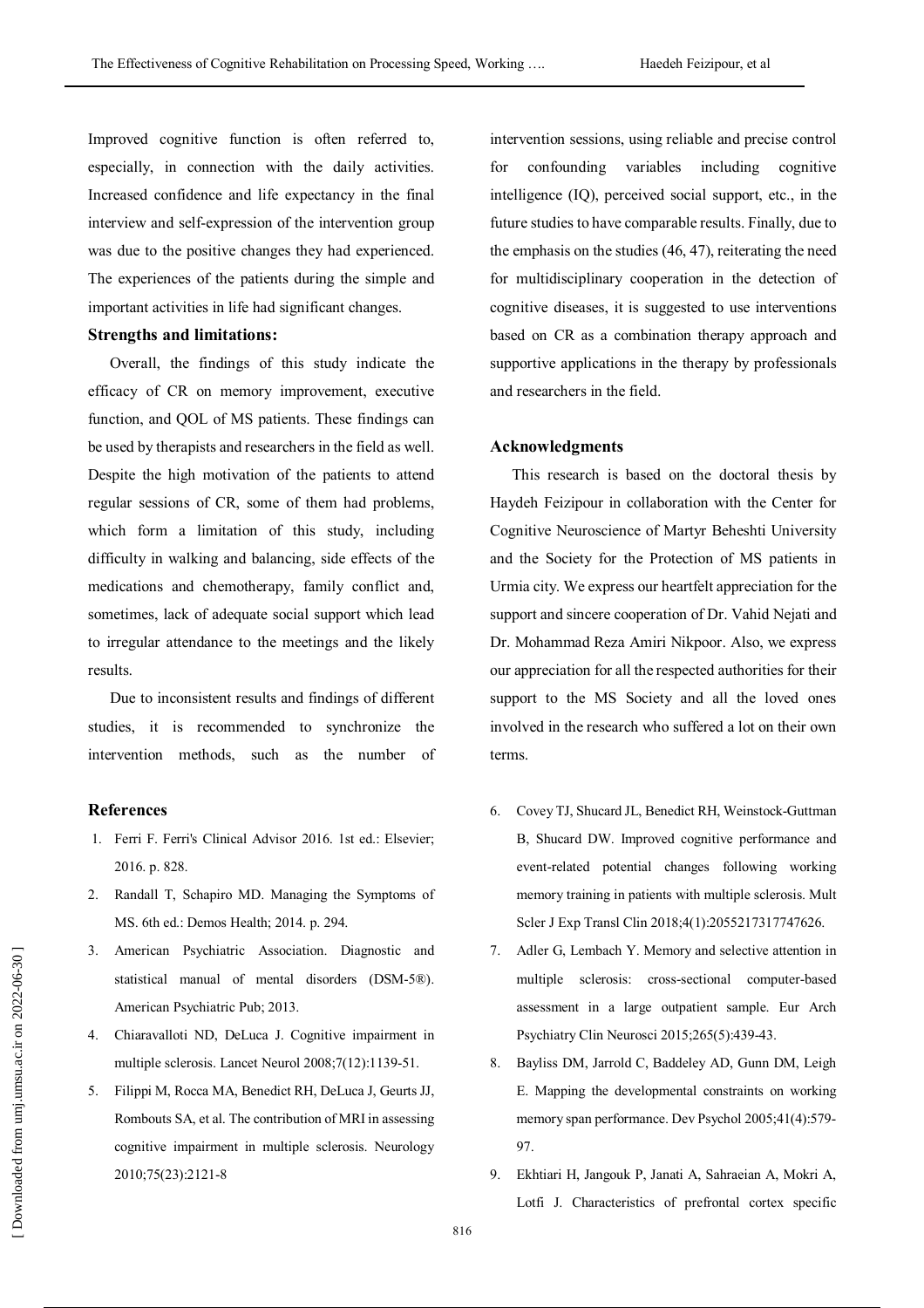cognitive processing in patients with multiple sclerosis. Adv Cognit Sci 2007;9(2):12-25. (Persian)

- 10. Kenworthy L, Anthony LG, Alexander KC, Werner MA, Cannon LM, Greenman L. Solving executive function challenges: Simple ways to get kids with autism unstuck and on target. Brookes Publishing Company; 2014. p. 5.
- 11. Baumstarck K, Boyer L, Boucekine M, Michel P, Pelletier J, Auquier P. Measuring the quality of life in patients with multiple sclerosis in clinical practice: a necessary challenge. Mult Scler Int 2013;2013:524894.
- 12. Topcular B, Ozcan ME, Kurt E, Yandim Kusu D, Kale N, Nevin Sutlasi P, et al. Bingol A Cognitive Impairment In Relapsing - Remitting. J Mult Scler Arch Neuropsychiatry 2012;49:178-82.
- 13. Kalb RC. Multiple sclerosis: A guide for families. Demos Medical Publishing; 2005.
- 14. Peyro Saint Paul L, Creveuil C, Heinzlef O. Efficacy and safety profile of memantine in patients with cognitive impairment in multiple sclerosis: a randomized, placebocontrolled study. J Neurol Sci 2016;363:69-76.
- 15. Sundgren M, Piehl F, Wahlin Å, Brismar T. Cognitive function did not improve after initiation of natalizumab treatment in relapsing-remitting multiple sclerosis. A prospective one-year dual control group study. Mult Scler Relat Disord 2016 Nov;10:36-43.
- 16. Thomas PW, Thomas S, Hillier C, Galvin K, Baker R. Psychological interventions for multiple sclerosis. Cochrane Database Syst Rev 2006;(1):CD004431.
- 17. Grasso MG, Broccoli M, Casillo P, Catani S, Pace L, Pompa A, et al. Evaluation of the Impact of Cognitive Training on Quality of Life in Patients with Multiple Sclerosis. Eur Neurol 2017;78(1-2):111-7.
- 18. Hanssen KT, Beiske AG, Landro NI, Hofoss D, Hessen E. Cognitive rehabilitation in multiple sclerosis: a randomized controlled trial. Acta Neurol Scand 2016;133(1):30-40.
- 19. Rilo O, Pena J, Ojeda N, Rodriguez-Antiguedad A, Mendibe-Bilbao M, Gomez-Gastiasoro A, et al.

Integrative group-based cognitive rehabilitation efficacy in multiple sclerosis: a randomized clinical trial. Disabil Rehabil 2018;40(2):208-16.

- 20. Mani A, Chohedri E, Ravanfar P, Mowla A, Nikseresht A. Efficacy of group cognitive rehabilitation therapy in multiple sclerosis. Acta Neurol Scand 2018;137(6):589- 97.
- 21. Guclu Altun I, Kirbas D, Altun DU, Soysal A, Sutlas PN, Yandim Kuscu D, et al. The Effects of Cognitive Rehabilitation on Relapsing Remitting Multiple Sclerosis Patients. Noro Psikiyatr Ars 2015;52(2):174-9.
- 22. Gich J, Freixanet J, Garcia R, Vilanova JC, Genis D, Silva Y, et al. A randomized, controlled, single-blind, 6-month pilot study to evaluate the efficacy of MS-Line!: a cognitive rehabilitation programme for patients with multiple sclerosis. Mult Scler 2015;21(10):1332-43.
- 23. Sumowski JF, Benedict R, Enzinger C, Filippi M, Geurts JJ, Hamalainen P, et al. Cognition in multiple sclerosis: State of the field and priorities for the future. Neurology 2018;90(6):278-88.
- 24. Das Nair R, Martin KJ, Lincoln NB. Memory rehabilitation for people with multiple sclerosis. Cochrane Database Syst Rev 2016;3:CD008754.
- 25. Chung CS, Pollock A, Campbell T, Durward BR, Hagen S. Cognitive rehabilitation for executive dysfunction in adults with stroke or other adult non-progressive acquired brain damage. Cochrane Database Syst Rev 2013(4):CD008391.
- 26. Solari A, Motta A, Mendozzi L, Pucci E, Forni M, Mancardi G, et al. Computer-aided retraining of memory and attention in people with multiple sclerosis: a randomized, double-blind controlled trial. J Neurol Sci 2004;222(1-2):99-104.
- 27. Mitolo M, Venneri A, Wilkinson ID, Sharrack B. Cognitive rehabilitation in multiple sclerosis: A systematic review. J Neurol Sci 2015;354(1-2):1-9.
- 28. Groth-Marnat G. Handbook of Psychological Assessment. Tehran: Sokhan; 1990. (Persian)